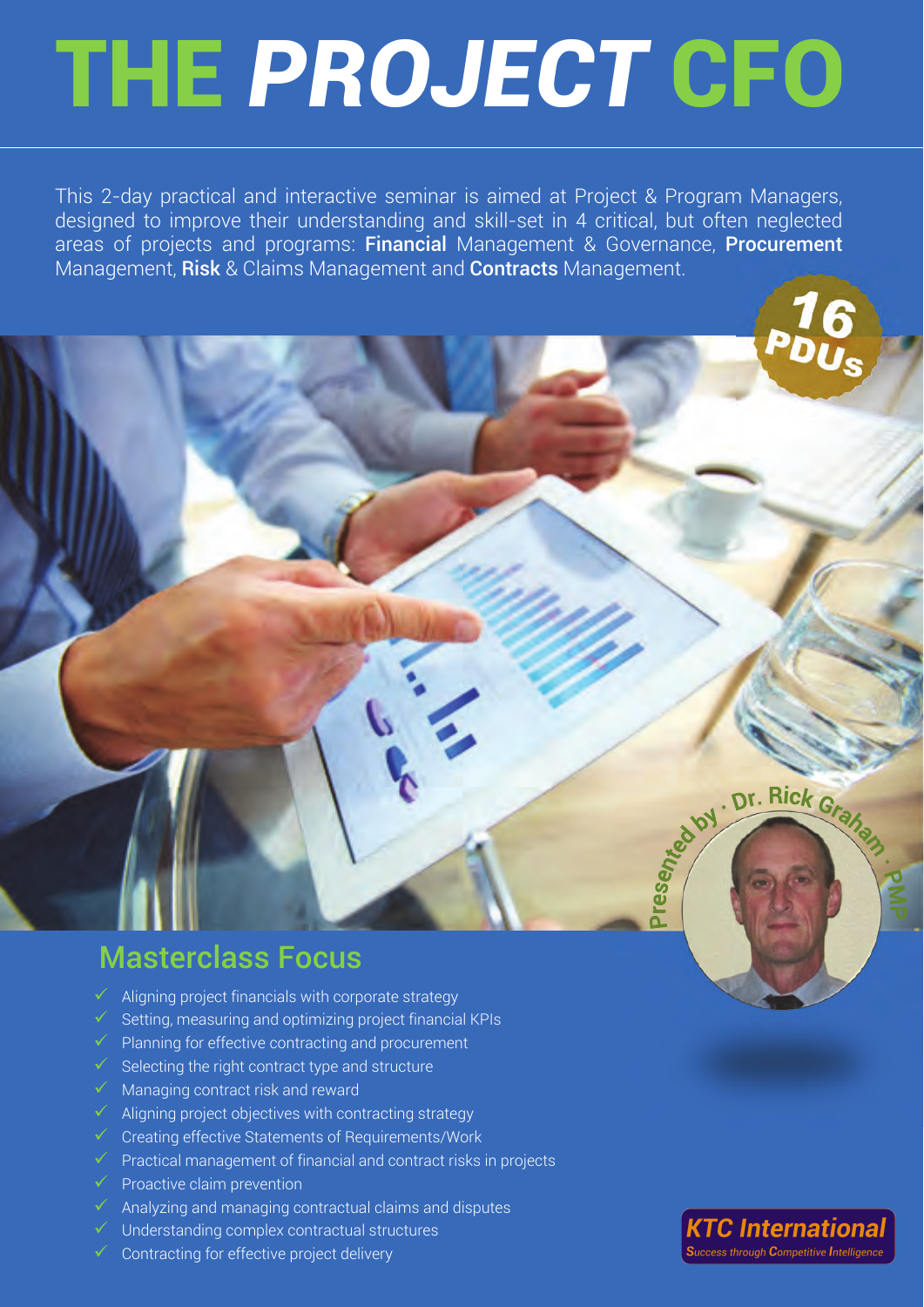## Overview:

Despite the effectiveness of your project management, organizational success is measured in terms of its achievement of strategic objectives. Inevitably these objectives must include financial targets. Put simply, it is not sufficient to deliver projects to scope, time, cost and quality requirements. Projects must be clearly and measurably aligned with corporate program and portfolio objectives using appropriate performance indicators. They must optimize both revenue and costs targets, and efficient use of project working assets.

Similarly, despite project success, the achievement of corporate targets and particularly financial targets, are dependent on the nature of related contractual agreements. Whether your company is a buyer of services, a seller of services or both, organizational success is directly dependent on the nature of your contracts. An effective contracting strategy balances risk and opportunity between buyer and seller, and, importantly, motivates the right type of performance.

These are not intangible concepts: this seminar takes a wide-ranging view of the finance, contractual, and risk concepts of successful and profitable project delivery, fully aligned with corporate objectives. More importantly it reviews the practical methods and measurements that your organization can put in place.

The seminar will provide a good working knowledge of each practical area, sufficient to initiate these tools and techniques in practice. The seminar uses worked examples and class discussion to ensure that participants are able to apply tools in their real-world working environment.

## Who Should Attend:

- $\checkmark$  Project Managers
- $\checkmark$  Senior Project Managers
- $\checkmark$  Portfolio and Program Managers
- $\checkmark$  Financial Managers
- $\checkmark$  Business Analysts

All others with responsibility for financial and contractual governance of projects, programs and portfolios.

## Benefits of Attendance:

At the end of this seminar participants will:

- $\checkmark$  Understand the significance of project financial indicators
- $\checkmark$  Understand key financial indicators and how to apply them to projects
- $\checkmark$  Have a working knowledge of most important tools and techniques
- $\checkmark$  Understand the principles of effective contracting
- $\checkmark$  Understand how to practically integrate concepts of project risk, financial targets and contractual risk in order to achieve project and corporate success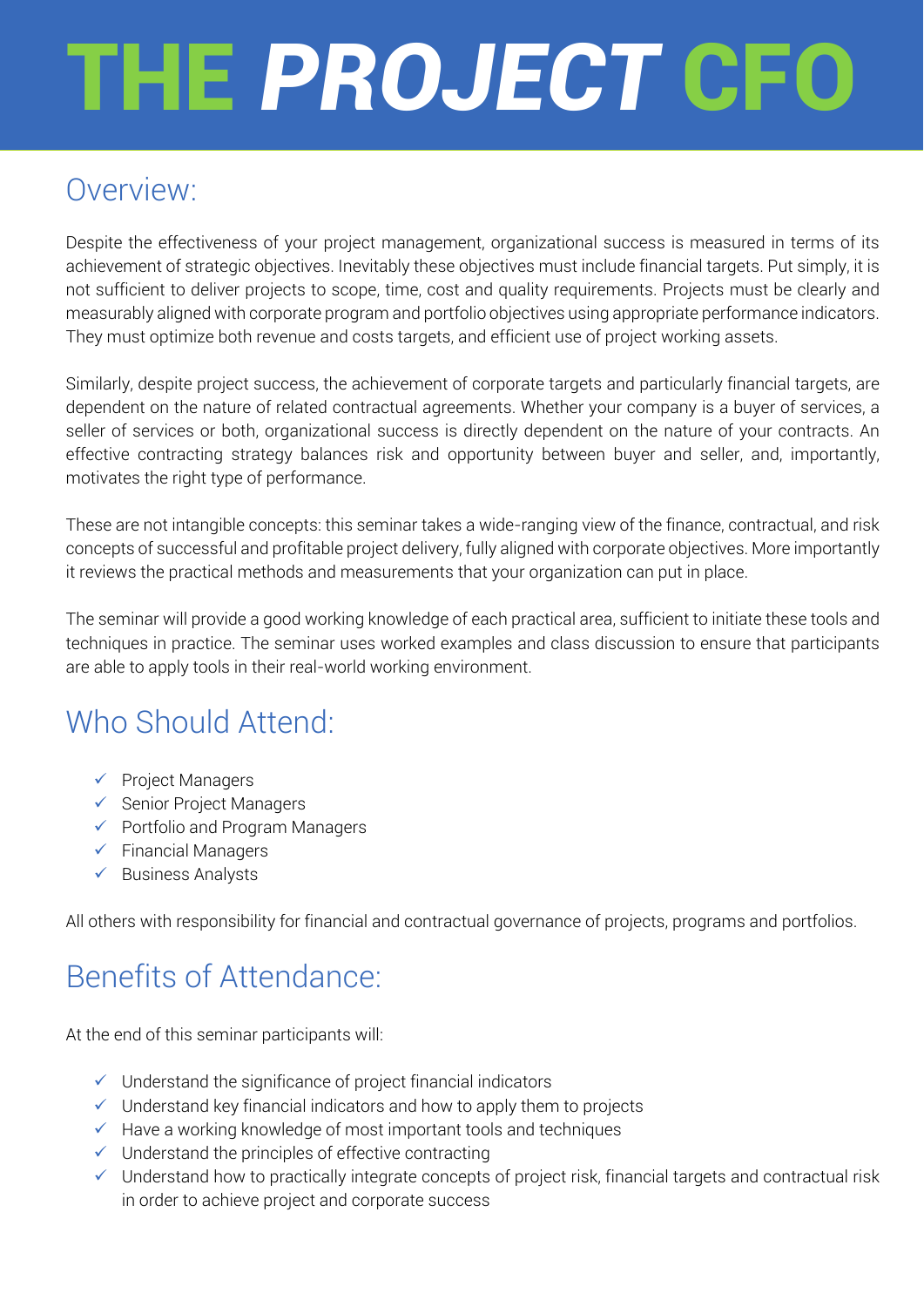### DAY 1 MORNING: PROJECT FINANCIAL MANAGEMENT & GOVERNANCE

#### SESSION 1: THE PROJECT AS A BUSINESS ENTITY

- Financial responsibility within the project
- $\checkmark$  Understanding project financial statements<br> $\checkmark$  Aligning project financial KPIs with corporation
- Aligning project financial KPIs with corporate strategy
- Setting and measuring project financial KPIs
- Optimizing project revenues and costs
- Optimizing project asset utilization

#### SESSION 2: PROJECT COST OPTIMIZATION

- Understanding cost behavior
- Discounted cash flow methods
- Applying Economic Value Added analysis
- Optimizing risk profile

#### DAY 1 AFTERNOON: PROJECT PROCUREMENT MANAGEMENT

#### SESSION 3: DEVELOPING A CONTRACTING AND PROCUREMENT STRATEGY

- Planning for effective contracting and procurement
- $\checkmark$  Integrating multiple contracts
- Managing and allocating risks in contracts
- Contracting methods
- Optimizing contract pricing and contract incentives
- Selecting the right contract type and structure

#### SESSION 4: CONTRACT DEVELOPMENT

- Linking contracting strategy to project objectives
- $\checkmark$  Writing effective Statements of Requirements/Work
- Defining evaluation criteria
- Issuing procurement documents
- Identifying hidden costs in contracts
- Selecting the right supplier

### DAY 2 MORNING: PROJECT RISK & CLAIMS MANAGEMENT

#### SESSION 5: MANAGING CONTRACT AND FINANCIAL RISK

- $\checkmark$  Risk and uncertainty
- An effective risk management process
- The nature of financial and contract risks
- Practical identification of contractual risks

#### SESSION 6: CLAIMS MANAGEMENT

- $\checkmark$  Legal analysis of claims<br> $\checkmark$  Identifying valid claims
- Identifying valid claims
- $\checkmark$  What may a contractor claim for?
- What may a seller claim for?
- Effective dispute resolution

### DAY 2 AFTERNOON: PROJECT CONTRACTS MANAGEMENT

#### SESSION 7: KEY LEGAL CONCEPTS

- $\checkmark$  Legal structure of complex contractual agreements
- Contracting Parties and Authority to Contract
- The golden 10 Terms and Conditions
- Contract Interpretation

#### SESSION 8: EFFECTIVE CONTRACT MANAGEMENT

- Essential contract documentation
- Performance monitoring and control
- $\checkmark$  Change management
- Terminating or closing the contract CLOSING SESSION AND ACTION PLANS

### Seminar starts each day at 8:30am and finishes at 4:30pm. Lunch a 3 coffee-breaks are provided. All participants will receive the Certificate of Attendance. The course is in line with PMBOK Guide 7th edition and provides 16 PDUs / Training Hours.